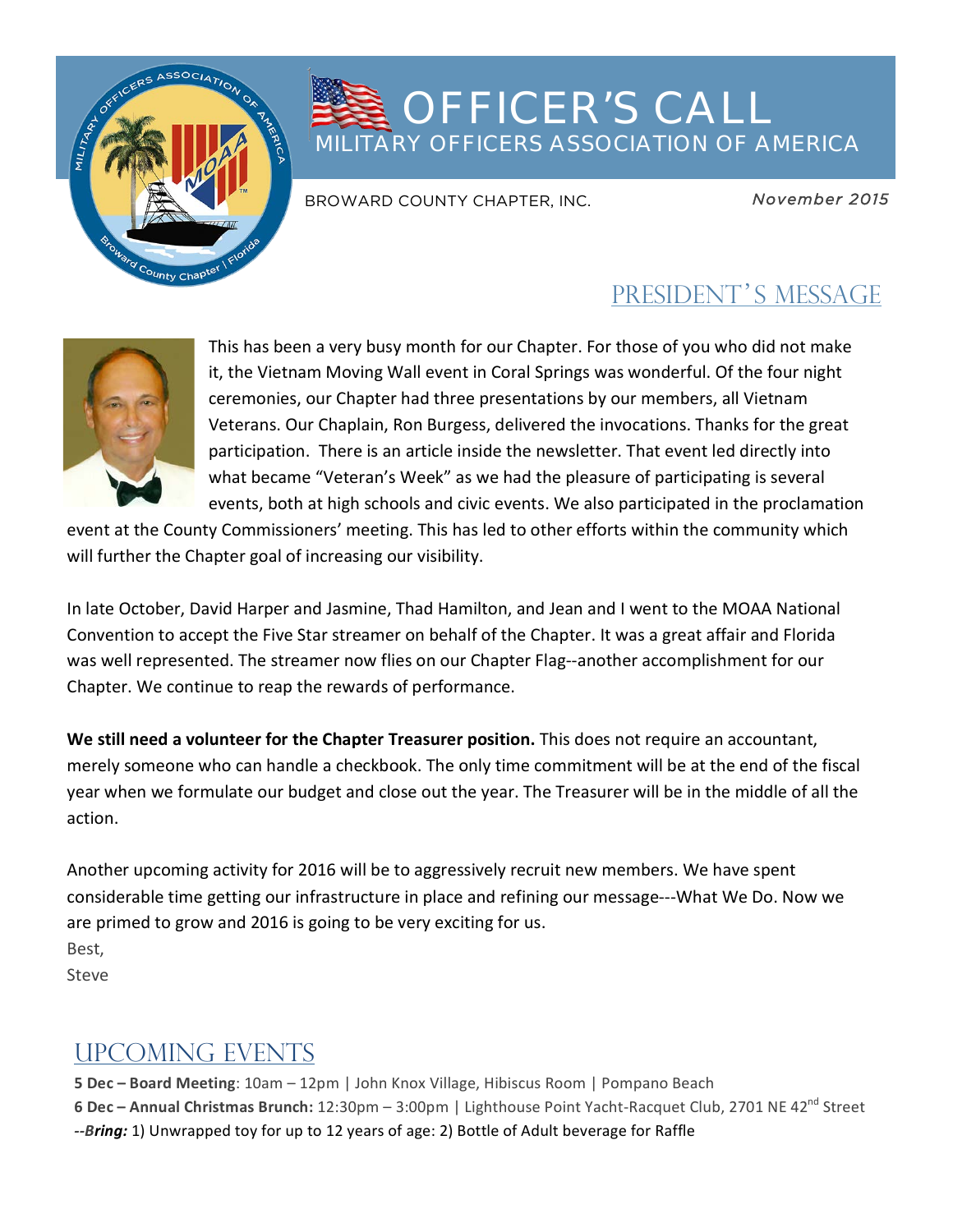#### OFFICER'S CALL | MILITARY OFFICERS ASSOCIATION OF AMERICA **November 2015 | Pg. 2**



### CHAPTER CONCERNs AND INFORMATION

Please provide illness or other caring information regarding our members to our **Chaplain/Personal Affairs Chairman or 3rd VP (Personal Affairs, Awards.)**

This recurring column will provide Chapter members with the opportunity to share joys and information with each other and strengthen the bond we have as brother and sister officers and families of our nation's military veterans.

#### *Chapter elected officers include:*

*President*: LTC Steven Bettner | USA 954.942.3651 *1st Vice President*: LtCol David Harper | USAF 954.249.8868; *Programs, JROTC, Funding 2nd Vice President*: 1LT Michael Hunt | USA 954.439.8925, *Membership 3rd Vice President*: MAJ Fred Richards | USAF 305.915.8322; *Personal Affairs & Awards Secretary*: Jean Bettner 954-942-3651 *Treasurer*: LtCol Charles Radoy, USAF 561.733.7276 *Chaplain*: LTC Ronald Burgess |USA 954.450.8823



 $\mathcal{T}_{\mathcal{A}}$  (the text)  $\mathcal{T}_{\mathcal{A}}$  (the text)  $\mathcal{T}_{\mathcal{A}}$  (the text)  $\mathcal{T}_{\mathcal{A}}$  (the text)  $\mathcal{T}_{\mathcal{A}}$ 

# **Distinctive American Holiday**

Thanksgiving is a distinctive American holiday; there is nothing like it elsewhere in the world. It celebrates neither a savage battle nor the fall of a great city. It does not mark the anniversary of a great conqueror or the birthday of a famous statesman. It does not commemorate the writing of a historic public document or the launching of a new constitution. The American Thanksgiving Day is the expression of a deep feeling of gratitude by our people for the rich productivity of the land, a memorial of the dangers and hardships through which we have safely passed, and a fitting recognition of all that God in His goodness has bestowed upon us.

In early New England it was the custom at Thanksgiving time to place five grains of corn at every plate as a reminder of those stern days in the first winter when the food of the Pilgrims was so depleted that only five grains of corn were rationed to each individual at a time. The Pilgrim Fathers wanted their children to remember the sacrifice, suffering and hardship, which made possible the settlement of a free people in a free land. They wanted to keep alive the memory of that long sixty-three-day trip taken in the tiny *Mayflower*. They desired to keep alive the thought of that "stern and rock- bound coast," its inhospitable welcome, and the first terrible winter which took such a toll of lives. They did not want their descendants to forget that on the day in which their ration was reduced to five grains of corn, only seven healthy colonists remained to nurse the sick, and nearly half their numbers lay in the "windswept graveyard" on the hill. They did not want to forget that when the *Mayflower* sailed back to England in the Spring, only the sailors were aboard.

> C. Ray Bailey Chaplain (BG) USA Deputy Chief of Chaplains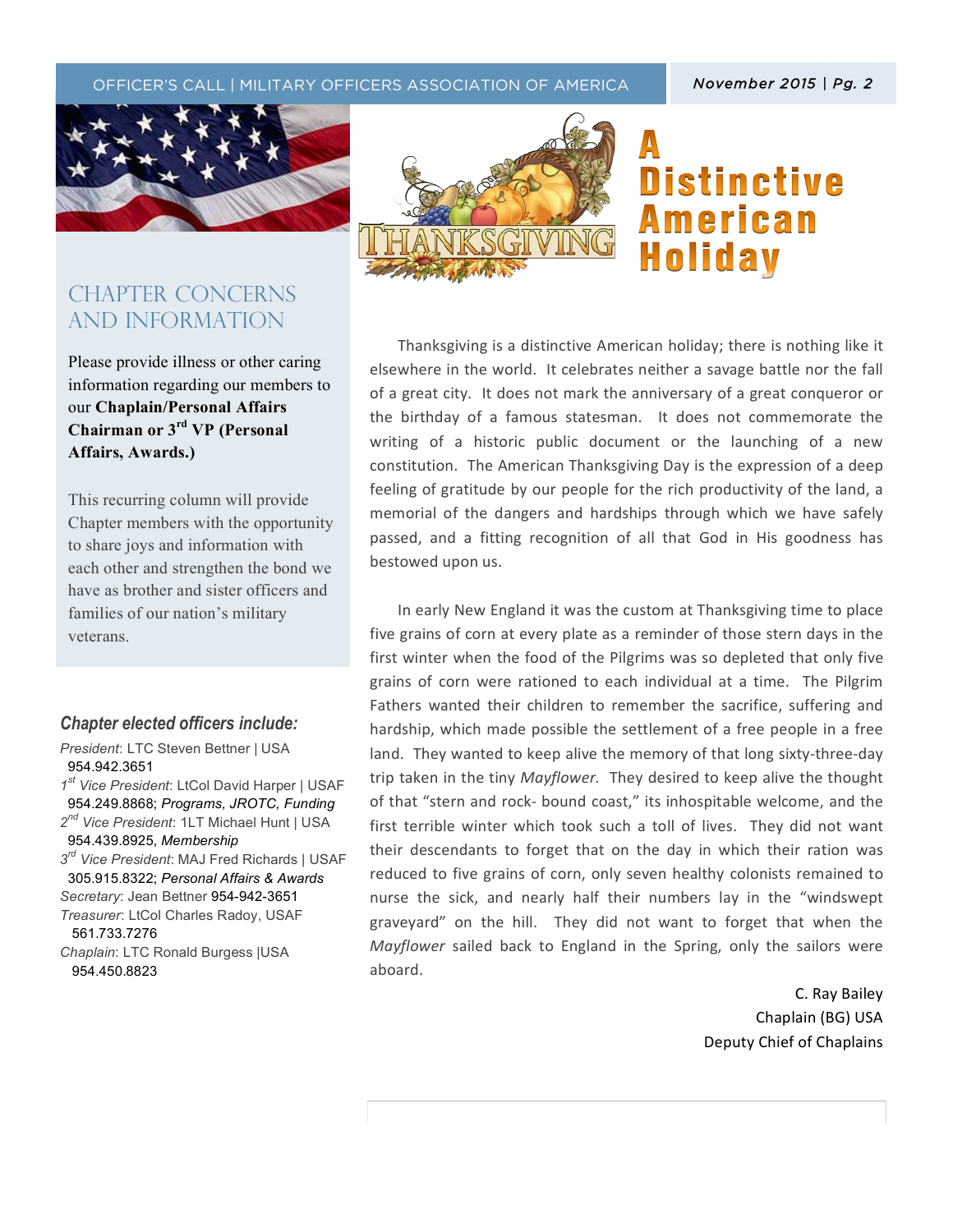#### OFFICER'S CALL | MILITARY OFFICERS ASSOCIATION OF AMERICA *November 2015 | Pg. 3*



# **CHAPTER HAPPENINGS**

#### **MOAA National Convention**

 $\mathcal{T}_{\mathcal{A}}$  (the text)  $\mathcal{T}_{\mathcal{A}}$  (the text)  $\mathcal{T}_{\mathcal{A}}$  (the text)  $\mathcal{T}_{\mathcal{A}}$ 

The MOAA National Convention was held Halloween weekend in Orlando, FL. Our Chapter had five representatives, Steve and Jean Bettner, David Harper and Jasmine, and Thad Hamilton. The big highlight of the affair was when they were awarding the Streamers to the State of Florida Council and Chapters. For some reason, our Chapter is first in line behind the State Council, and when our state was called, everyone was looking for John Morrison from State. After a few minutes, John came across the floor with the assistance of Marc Oliveri. The entire crowd stood up and applauded as John approached the dais. It was a very poignant moment. Below are a few shots of the proceedings.



Steve and Jean awarding a Broward County Certificate of *Appreciation to Victoria Twynne, the contact at National MOAA* who has been a great supporter of our Chapter.



LTC Dave Harper USAF (Ret) and LTC Thad Hamilton USA (Ret) meet with GEN Dennis Via, Commanding General, USA Materiel Command



GEN Charles T. Robertson, USAF (Ret) MOAA<br>Chairman of the Board presents the five-star s<br>to LTC Bettner, USA (Ret) Chapter President. Chairman of the Board presents the five-star streamer<br>to LTC Bettner, USA (Ret) Chapter President.

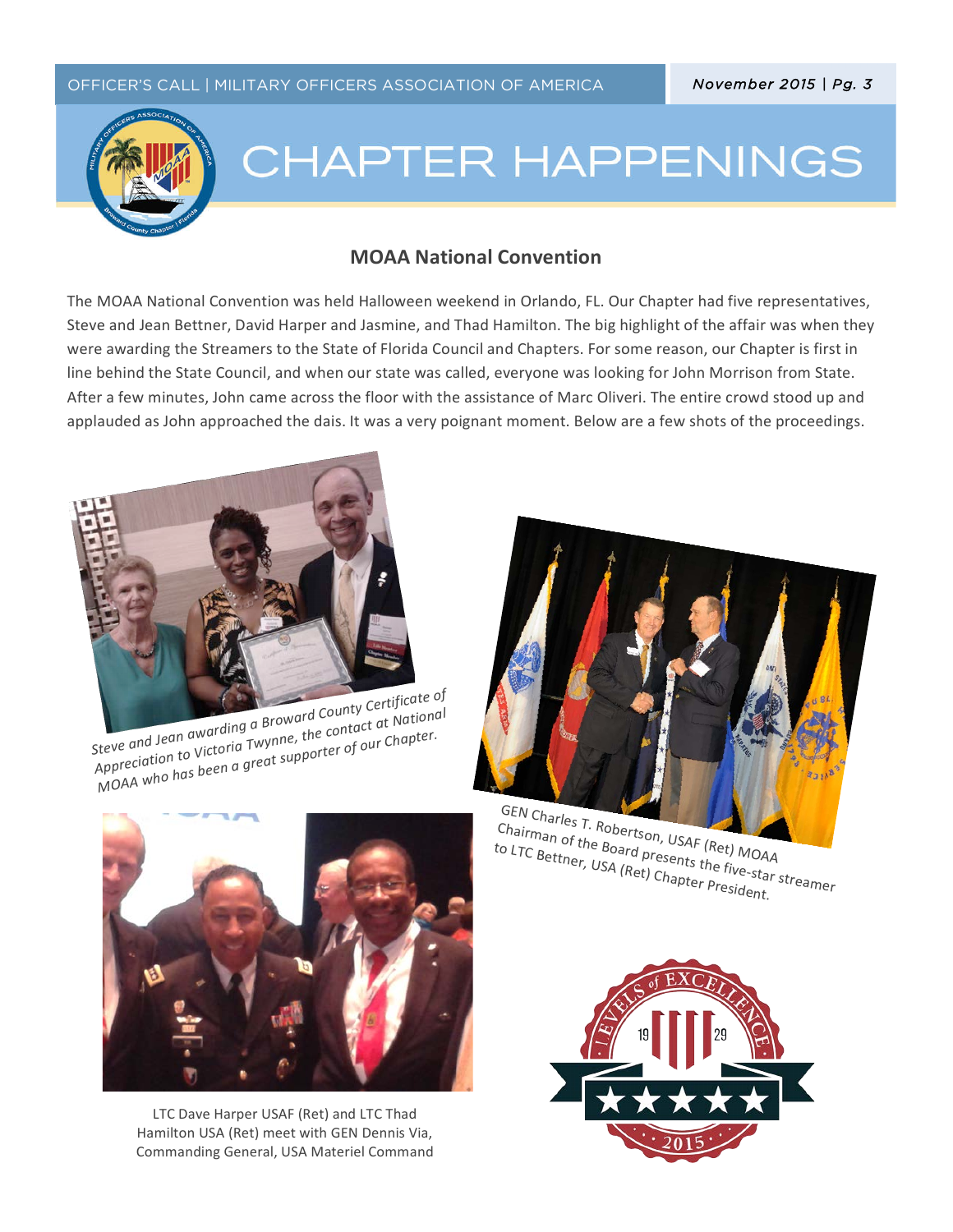*November 2015 | Pg. 4* 

#### MILITARY OFFICERS ASSOC. OF AMERICA, BROWARD COUNTY CHAPTER, INC.

P.O. Box 8552 Deerfield Beach, FL 33443-8552

#### **CHAPTER WEBSITE: www.browardmoaa.com**

Veteran's Day, 2015. The Yacht Club was kind enough to invite us to join them in their celebration of Veterans' Day. We came dressed for the occasion, and it was a stellar evening. The Yacht Club staff treated us like royalty, as usual. We owe the entire Club staff and the Blue Gavel Club a big "Thank You"' for a wonderful evening. We even had our new sign and Chapter Flag -with five star streamer---present. Thanks to those Members who could make it.